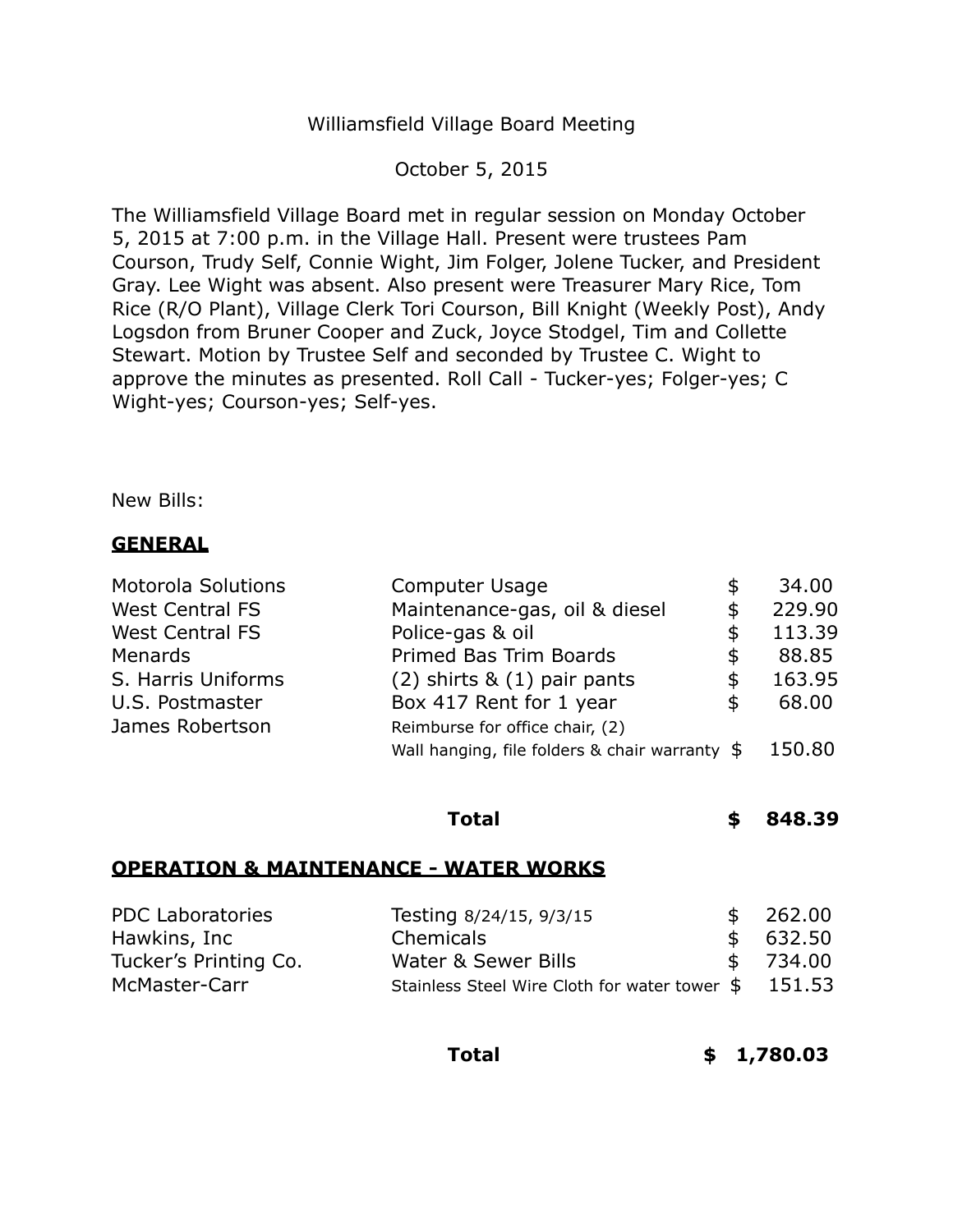Motion by Trustee Tucker and seconded by Trustee Courson to approve the new bills. Roll Call. - Tucker-yes; Folger-yes; C Wight-yes; Courson-yes; Self-yes.

 Motion by Trustee Tucker and seconded by Trustee C. Wight to approve the financial statements. Roll Call.-Tucker-yes; Folger-yes; C Wight-yes; Courson-yes; Self-yes.

 Public Comment: Tim and Collette Steward showed concern with the vacant property next to them. They have seen numerous dead rodents in their yard and in the yard next to them. They are concerned with the tall grass, overgrown weeds and the strong odor coming from the house. President Gray stated an unsightly property letter has been mailed to the resident and he will follow up with Chief Robertson. The resident will be issued a fine if the property is not taken care of.

 Andy Logsdon from Bruner, Cooper and Zuck stated the water tower painting project is coming along very nicely. He said L & T painting is working long hours and at a very good pace to get the water tower finished. President Gray reported that because of efficient and effective use of funds there are enough funds left over from the grant to also paint the outside of the water tower which will hopefully be completed within the next few weeks. Andy also presented the bid for the installation for the new generator from Oberlander for a total of [\\$36,109.00](https://36,109.00) that includes: installation, security fence and gravel. Motion to accept the bid for installation of new generator by Trustee C. Wight and seconded by Trustee Self. Roll Call. - Tucker-yes; Folger-yes; C Wight-yes; Courson-yes; Self-yes.

 Correspondence: Chuck Weaver who introduced himself to President Gray and toured Williamsfield last month was appointed as Illinois Senator.

 Maintenance Report: Trustee Folger stated that the culvert by Stephanie Landon's is now fixed and they ran into a few small problems in the process. Mediacom had drilled a cable through the culvert. The Village of Williamsfield will be reimbursed by Mediacom for the damage caused. Neil Little did a good job patching the roof on the water shed. Joyce was concerned with a culvert by her driveway that has a small tree growing right next to it; Trustee Folger will have Neil and Rick check on that.

Police Report: The following calls for service were handled by the Williamsfield Department:

**Battery**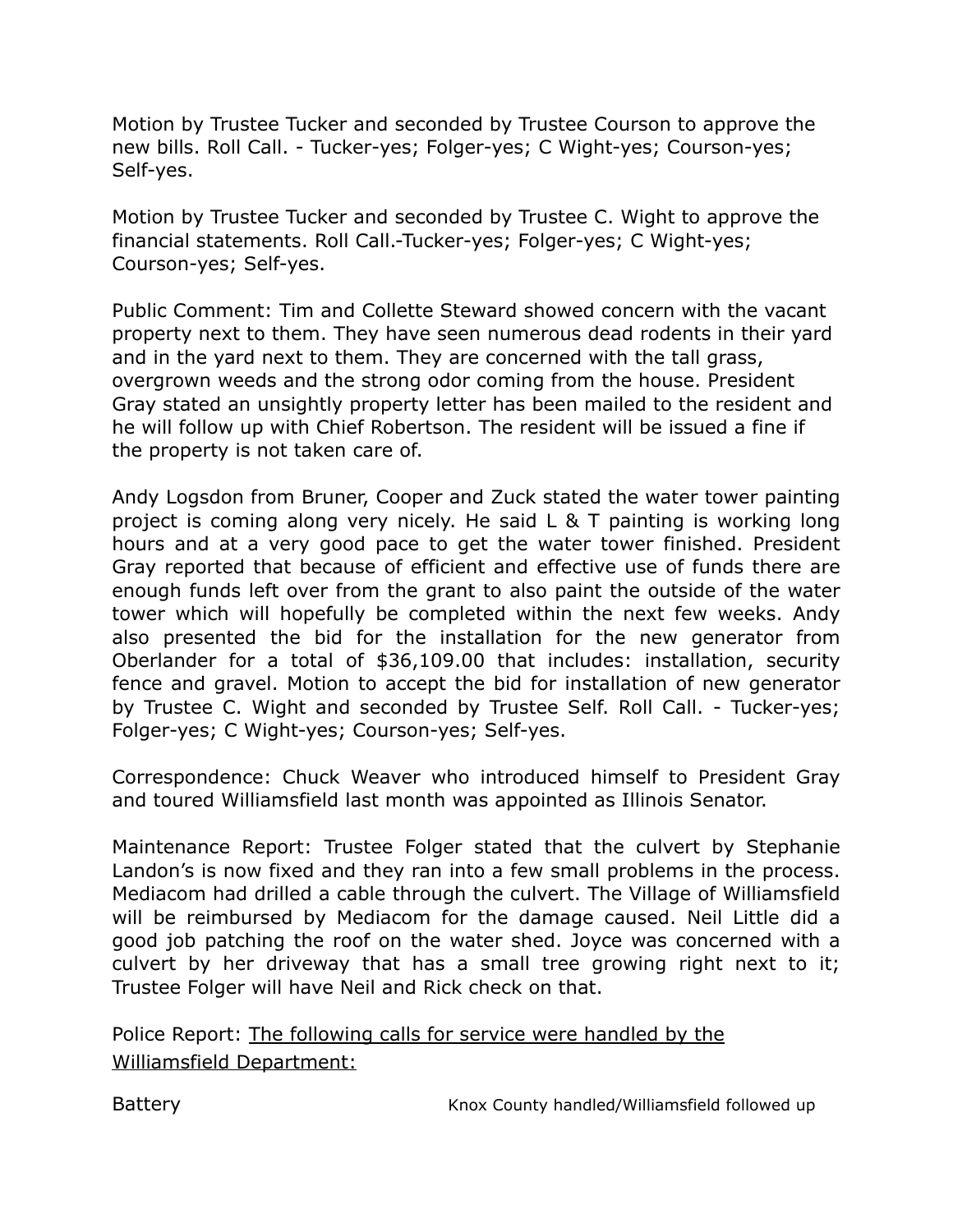# Citations Issued in Month of September:

| <b>Violations</b>          | <b>Citations</b> | <b>Warnings</b> |
|----------------------------|------------------|-----------------|
| Seatbelt violations        |                  |                 |
| <b>Speeding Violations</b> |                  |                 |
| <b>Driving Suspended</b>   |                  |                 |
| Disobeyed Stop Sign        |                  |                 |
| Other                      |                  |                 |

 Park Report: Christmas decorations are being tested to make sure all lights work. Chuck Ingle was contacted to get an estimate to install wiring for more outlets and they are waiting to hear back from him.

 Water Report: Tom Rice stated that the computer at the R/O Plant is not backed up and he is working on getting that backed up. Because of the repairs to the water tower, Tom Rice has been busy going to the R/O Plant every day to manually open and close the valves to insure the Village has water.

water.<br>Old Business: T-Mart's gas tanks are now removed and the property will be for sale in the future. James Robertson is following up with unsightly properties. The installation of the new furnace and A/C at Caldwell Cottage has begun. Caldwell Cottage will be open to the public on Homecoming day, October 17th.

 New Business: The Homecoming parade route has changed; the new route will go by the new library. Halloween trick or treating hours will be from 4 pm – 8 pm on Saturday, October  $31^{st}$ . Motion is approve new hours of trick or treating by Trustee C. Wight seconded by Trustee Folger Roll Call. - Tucker-yes; Folger-yes; C Wight-yes; Courson-yes; Self-yes.

Next Meeting will be held on November 2, 2015

Motion by Trustee Tucker and Seconded by Trustee C. Wight to adjourn.